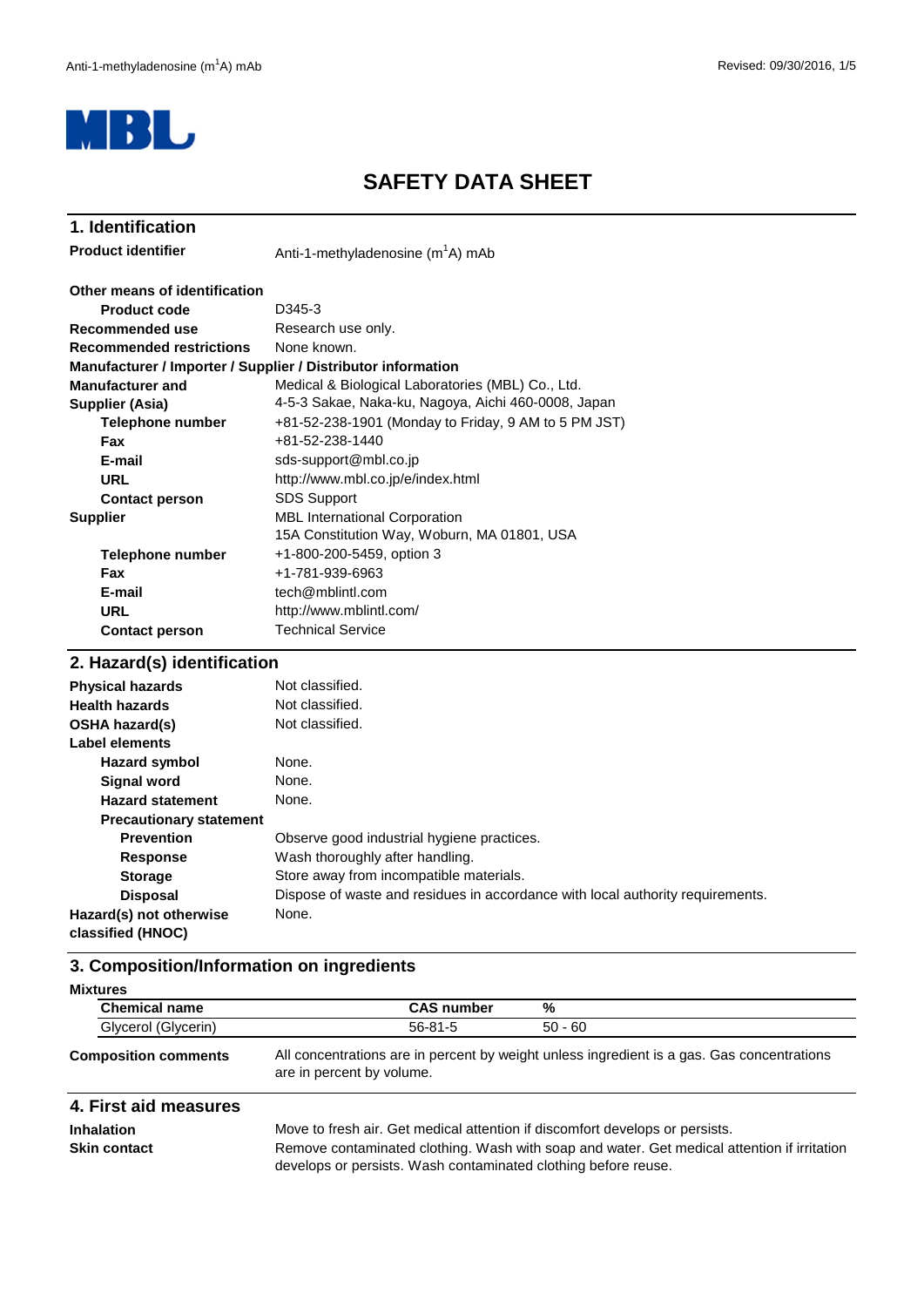| Eye contact                                                                  | Immediately flush with plenty of water for at least 15 minutes. If easy to do, remove contact<br>lenses. Get medical attention if irritation develops or persists. |
|------------------------------------------------------------------------------|--------------------------------------------------------------------------------------------------------------------------------------------------------------------|
| Ingestion                                                                    | Drink plenty of water. Seek medical advice.                                                                                                                        |
| Most important symptoms/<br>effects, acute and delayed                       | Irritation of eyes and mucous membranes. Mild skin irritation.                                                                                                     |
| Indication of immediate<br>medical attention and special<br>treatment needed | Treat symptomatically.                                                                                                                                             |
| <b>General information</b>                                                   | Get medical attention if any discomfort develops.                                                                                                                  |

### **5. Fire fighting measures**

| Suitable extinguishing media<br>Unsuitable extinguishing<br>media | Water. Foam. Dry powder. Carbon dioxide (CO2).<br>None known.                                                                                             |
|-------------------------------------------------------------------|-----------------------------------------------------------------------------------------------------------------------------------------------------------|
| the chemical                                                      | Specific hazards arising from Fire or high temperatures create: Carbon oxides.                                                                            |
| Special protective equipment<br>and precautions for               | Self-contained breathing apparatus, operated in positive pressure mode and full protective<br>clothing must be worn in case of fire.                      |
| firefighters                                                      |                                                                                                                                                           |
| <b>Fire-fighting</b><br>equipment/instructions                    | Move containers from fire area if you can do that without risk. Use water spray to cool<br>unopened containers. Prevent entry to sewers and pubic waters. |

#### **6. Accidental release measures**

| Personal precautions,<br>protective equipment and<br>emergency procedures | Ensure adequate ventilation. Avoid inhalation of mist and contact with skin and eyes. For<br>personal protection, see Section 8 of the SDS.                                                                                                                                                                                                                                         |
|---------------------------------------------------------------------------|-------------------------------------------------------------------------------------------------------------------------------------------------------------------------------------------------------------------------------------------------------------------------------------------------------------------------------------------------------------------------------------|
| Methods and materials for<br>containment and cleaning up                  | Dike far ahead of liquid spill for later disposal. Small Spills: Absorb spillage with suitable<br>absorbent material. Clean contaminated surface thoroughly. After removal, flush<br>contaminated area thoroughly with water. Large Spills: Use a non-combustible material like<br>vermiculite, sand or earth to soak up the product and place into a container for later disposal. |
| <b>Environmental precautions</b>                                          | Prevent further leakage or spillage if safe to do so.                                                                                                                                                                                                                                                                                                                               |
| 7. Handling and storage                                                   |                                                                                                                                                                                                                                                                                                                                                                                     |
| <b>Precautions for safe handling</b>                                      | Provide adequate ventilation. Use work methods which minimize production of vapors and<br>mists. Avoid inhalation of mist and contact with skin and eyes. Wash hands after handling.                                                                                                                                                                                                |

Observe good industrial hygiene practices.

# **Conditions for safe storage, including any**

**incompatibilities**

# **8. Exposure controls/personal protection**

#### **Occupational exposure limits**

| US. OSHA Table Z-1 Limits for Air Contaminants (29 CFR 1910.1000) |  |
|-------------------------------------------------------------------|--|
|                                                                   |  |

| <b>Components</b>      | Type | Value               | Form                 |  |
|------------------------|------|---------------------|----------------------|--|
| Glycerol (CAS 56-81-5) | PEL  | $5 \,\mathrm{mq/m}$ | Respirable fraction. |  |
|                        |      | 15 mg/m $3$         | Total dust.          |  |

Keep container tightly closed. Store away from incompatible materials.

| US. ACGIH Threshold Limit Values |                 |          |       |  |
|----------------------------------|-----------------|----------|-------|--|
| Components                       | $\mathsf{Type}$ | Value    | Form  |  |
| Glycerol (CAS 56-81-5)           | TWA             | 10 mg/m3 | Mist. |  |

**Exposure guidelines** No biological exposure limits noted for the ingredient(s). **Biological limit values** No exposure standards allocated. **Appropriate engineering** Provide adequate ventilation and minimize the risk of inhalation of vapors and mists. **controls**

### **Individual protection measures, such as personal protective equipment**

**Eye/face protection Skin protection**

Wear safety glasses.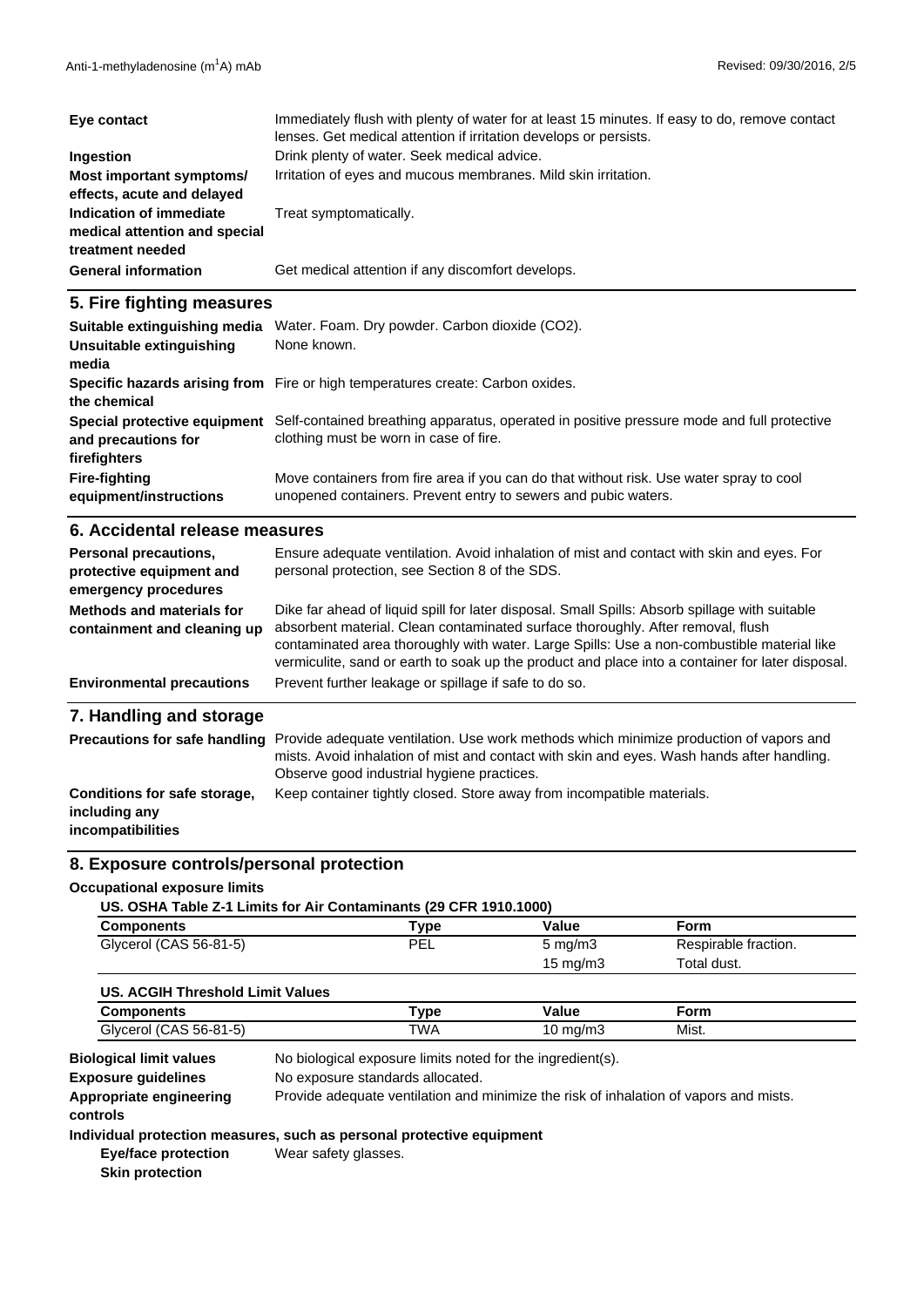| <b>Hand protection</b>            | Wear protective gloves. Nitrile gloves are recommended, but be aware that the liquid may<br>penetrate the gloves. Frequent change is advisable. Suitable gloves can be recommended<br>by the glove supplier.                                                                             |
|-----------------------------------|------------------------------------------------------------------------------------------------------------------------------------------------------------------------------------------------------------------------------------------------------------------------------------------|
| Other                             | Wear appropriate clothing to prevent repeated or prolonged skin contact. Wear protective<br>gloves. Nitrile gloves are recommended, but be aware that the liquid may penetrate the<br>gloves. Frequent change is advisable. Suitable gloves can be recommended by the glove<br>supplier. |
| <b>Respiratory protection</b>     | In case of inadequate ventilation or risk of inhalation of vapors, use suitable respiratory<br>equipment with combination filter (gas filter/dust filter). Seek advice from local supervisor.                                                                                            |
| <b>Thermal hazards</b>            | Wear appropriate thermal protective clothing, when necessary.                                                                                                                                                                                                                            |
| General hygiene<br>considerations | Handle in accordance with good industrial hygiene and safety practice. Wash hands after<br>handling. Routinely wash work clothing and protective equipment to remove contaminants.                                                                                                       |

# **9. Physical and chemical properties**

| Liquid.<br><b>Physical state</b><br>Viscous liquid.<br>Form<br>Colorless.<br>Color<br>Odorless.<br>Not available.<br>Neutral.<br>Not available.<br>Not available.<br>Not available.<br>Not available.<br>Not applicable.<br>Upper/lower flammability or explosive limits<br><b>Flammability limit</b><br>Not available.<br>- lower (%)<br>Not available.<br><b>Flammability limit</b><br>- upper $(\%)$<br>Not available.<br>Not available.<br>Not available.<br>Soluble in water.<br>Not available.<br>Not available.<br>Not available.<br>Not available. | Appearance                       |  |
|------------------------------------------------------------------------------------------------------------------------------------------------------------------------------------------------------------------------------------------------------------------------------------------------------------------------------------------------------------------------------------------------------------------------------------------------------------------------------------------------------------------------------------------------------------|----------------------------------|--|
|                                                                                                                                                                                                                                                                                                                                                                                                                                                                                                                                                            |                                  |  |
|                                                                                                                                                                                                                                                                                                                                                                                                                                                                                                                                                            |                                  |  |
|                                                                                                                                                                                                                                                                                                                                                                                                                                                                                                                                                            |                                  |  |
|                                                                                                                                                                                                                                                                                                                                                                                                                                                                                                                                                            | Odor                             |  |
|                                                                                                                                                                                                                                                                                                                                                                                                                                                                                                                                                            | <b>Odor threshold</b>            |  |
|                                                                                                                                                                                                                                                                                                                                                                                                                                                                                                                                                            | pH                               |  |
|                                                                                                                                                                                                                                                                                                                                                                                                                                                                                                                                                            | Melting point/freezing point     |  |
|                                                                                                                                                                                                                                                                                                                                                                                                                                                                                                                                                            | Initial boiling point and        |  |
|                                                                                                                                                                                                                                                                                                                                                                                                                                                                                                                                                            | boiling range                    |  |
|                                                                                                                                                                                                                                                                                                                                                                                                                                                                                                                                                            | <b>Flash point</b>               |  |
|                                                                                                                                                                                                                                                                                                                                                                                                                                                                                                                                                            | <b>Evaporation rate</b>          |  |
|                                                                                                                                                                                                                                                                                                                                                                                                                                                                                                                                                            | Flammability (solid, gas)        |  |
|                                                                                                                                                                                                                                                                                                                                                                                                                                                                                                                                                            |                                  |  |
|                                                                                                                                                                                                                                                                                                                                                                                                                                                                                                                                                            |                                  |  |
|                                                                                                                                                                                                                                                                                                                                                                                                                                                                                                                                                            |                                  |  |
|                                                                                                                                                                                                                                                                                                                                                                                                                                                                                                                                                            |                                  |  |
|                                                                                                                                                                                                                                                                                                                                                                                                                                                                                                                                                            |                                  |  |
|                                                                                                                                                                                                                                                                                                                                                                                                                                                                                                                                                            | Vapor pressure                   |  |
|                                                                                                                                                                                                                                                                                                                                                                                                                                                                                                                                                            | <b>Vapor density</b>             |  |
|                                                                                                                                                                                                                                                                                                                                                                                                                                                                                                                                                            | <b>Relative density</b>          |  |
|                                                                                                                                                                                                                                                                                                                                                                                                                                                                                                                                                            | Solubility(ies)                  |  |
|                                                                                                                                                                                                                                                                                                                                                                                                                                                                                                                                                            | <b>Partition coefficient</b>     |  |
|                                                                                                                                                                                                                                                                                                                                                                                                                                                                                                                                                            | ( <i>n</i> -octanol/water)       |  |
|                                                                                                                                                                                                                                                                                                                                                                                                                                                                                                                                                            | <b>Auto-ignition temperature</b> |  |
|                                                                                                                                                                                                                                                                                                                                                                                                                                                                                                                                                            | <b>Decomposition temperature</b> |  |
|                                                                                                                                                                                                                                                                                                                                                                                                                                                                                                                                                            | <b>Viscosity</b>                 |  |

# **10. Stability and reactivity**

| <b>Reactivity</b>               | The product is non-reactive under normal conditions of use, storage and transport. |
|---------------------------------|------------------------------------------------------------------------------------|
| <b>Chemical stability</b>       | Stable at normal conditions.                                                       |
| <b>Possibility of hazardous</b> | Hazardous reactions do not occur.                                                  |
| reactions                       |                                                                                    |
| <b>Conditions to avoid</b>      | Strong heating. Contact with incompatible materials.                               |
| Incompatible materials          | Strong oxidizing agents.                                                           |
| <b>Hazardous decomposition</b>  | None known.                                                                        |
| products                        |                                                                                    |

# **11. Toxicological information**

## **Information on likely routes of exposure**

| Ingestion         | Ingestion may cause irritation and malaise.                                                |
|-------------------|--------------------------------------------------------------------------------------------|
| <b>Inhalation</b> | Under normal conditions of intended use, this material is not expected to be an inhalation |
|                   | hazard.                                                                                    |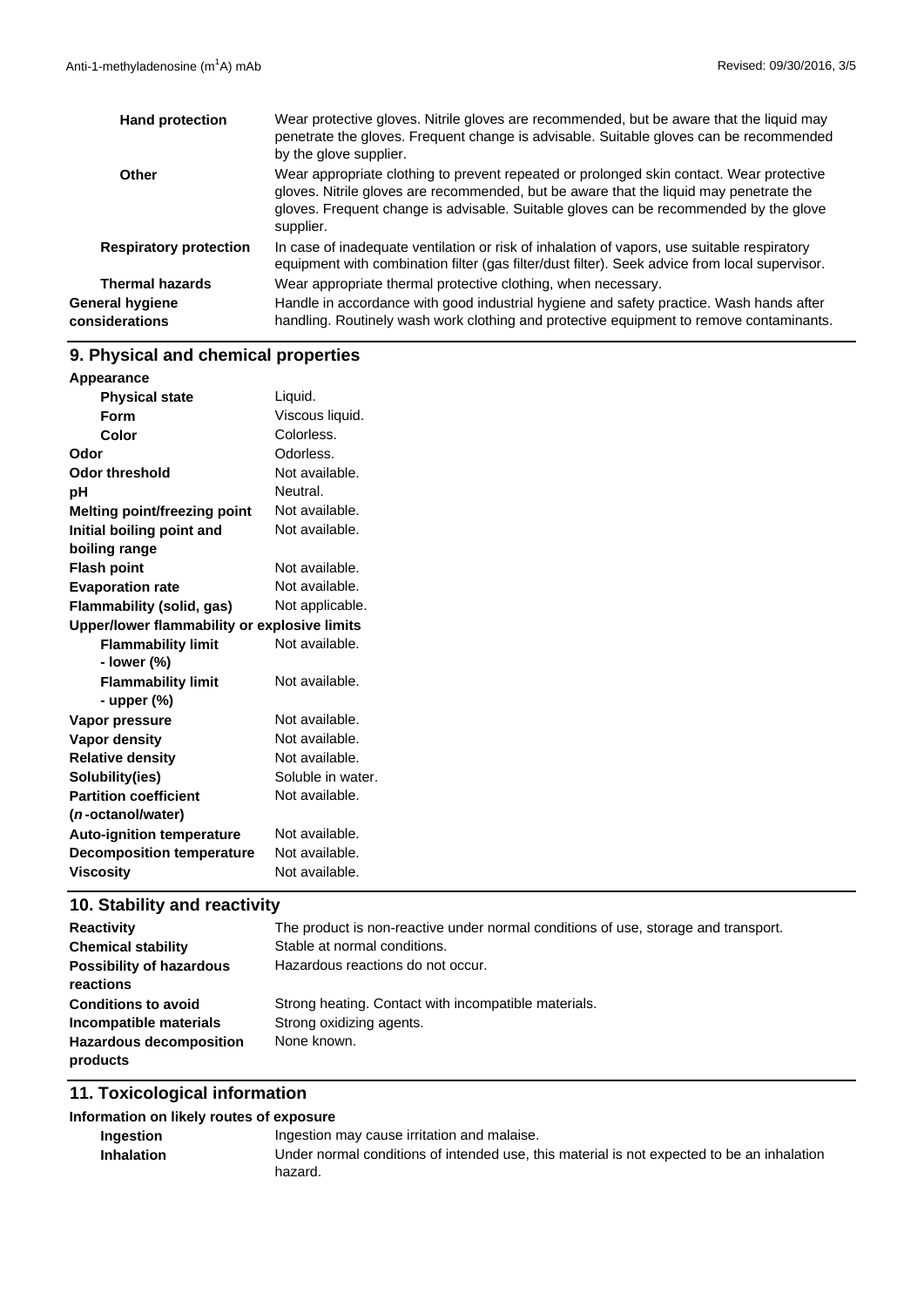| <b>Skin contact</b>                  | May cause skin irritation. Causes skin irritation.                 |  |
|--------------------------------------|--------------------------------------------------------------------|--|
| Eye contact                          | May cause eye irritation on direct contact. Causes eye irritation. |  |
| Symptoms related to the              | Irritation of eyes and mucous membranes. Mild skin irritation.     |  |
| physical, chemical and               |                                                                    |  |
| toxicological characteristics        |                                                                    |  |
| Information on toxicological effects |                                                                    |  |
| <b>Acute toxicity</b>                | Ingestion may cause irritation and malaise.                        |  |
| <b>Skin corrosion/irritation</b>     | May cause skin irritation.                                         |  |
| Serious eye damage/eye               | May cause eye irritation on direct contact.                        |  |
| irritation                           |                                                                    |  |
| <b>Respiratory sensitization</b>     | Not classified.                                                    |  |
| <b>Skin sensitization</b>            | Not a skin sensitizer.                                             |  |
| Germ cell mutagenicity               | Not classified.                                                    |  |
| Carcinogenicity                      | IARC not listed.                                                   |  |
| <b>Reproductive toxicity</b>         | Not classified.                                                    |  |
| Specific target organ toxicity       | Knowledge about health hazard is incomplete.                       |  |
| - single exposure                    |                                                                    |  |
| Specific target organ toxicity       | Knowledge about health hazard is incomplete.                       |  |
| - repeated exposure                  |                                                                    |  |
| <b>Aspiration hazard</b>             | Not classified.                                                    |  |
|                                      |                                                                    |  |

| 12. Ecological information                                         |                                                                                                                                                                                                      |         |
|--------------------------------------------------------------------|------------------------------------------------------------------------------------------------------------------------------------------------------------------------------------------------------|---------|
| <b>Ecotoxicity</b>                                                 | The product is not classified as environmentally hazardous. However, this does not exclude<br>the possibility that large or frequent spills have a harmful or damaging effect on the<br>environment. |         |
| <b>Persistence and degradability</b> The product is biodegradable. |                                                                                                                                                                                                      |         |
| <b>Bioaccumulative potential</b>                                   | The product is not bioaccumulating.                                                                                                                                                                  |         |
| Partition coefficient n-octanol / water (log Kow)                  |                                                                                                                                                                                                      |         |
|                                                                    | Glycerol (CAS 56-81-5)                                                                                                                                                                               | $-1.76$ |
| <b>Mobility in soil</b>                                            | Expected to be highly mobile in soil.                                                                                                                                                                |         |
| <b>Mobility in general</b>                                         | The product is water soluble and may spread in water systems.                                                                                                                                        |         |
| Other adverse effects                                              | No data available.                                                                                                                                                                                   |         |

#### **13. Disposal considerations**

| <b>Disposal instructions</b> | Dispose of in accordance with all applicable regulations. Do not discharge into drains, water<br>courses or onto the ground. |
|------------------------------|------------------------------------------------------------------------------------------------------------------------------|
| Local disposal regulations   | Dispose of in accordance with local regulations.                                                                             |
| Hazardous waste code         | Not regulated.                                                                                                               |
| products                     | <b>Waste from residues / unused</b> Dispose of in accordance with local regulations.                                         |
| Contaminated packaging       | Dispose of in same manner as unused product.                                                                                 |

# **14. Transport information**

| <b>DOT</b>                         | Not regulated as a dangerous good. |
|------------------------------------|------------------------------------|
| IATA                               | Not regulated as a dangerous good. |
| <b>IMDG</b>                        | Not regulated as a dangerous good. |
| <b>Transport in bulk according</b> | Not applicable.                    |
| to Annex II of MARPOL 73/78        |                                    |
| and the IBC Code                   |                                    |

#### **15. Regulatory information**

**US federal regulations** This product is hazardous according to OSHA 29 CFR 1910.1200. All components are on the U.S. EPA TSCA Inventory List.

**CERCLA Hazardous Substance List (40 CFR 302.4) OSHA Specifically Regulated Substances (29 CFR 1910.1001-1050) TSCA Section 12(b) Export Notification (40 CFR 707, Subpt. D)** Not regulated.

Not regulated. Not listed.

**Superfund Amendments and Reauthorization Act of 1986 (SARA)**